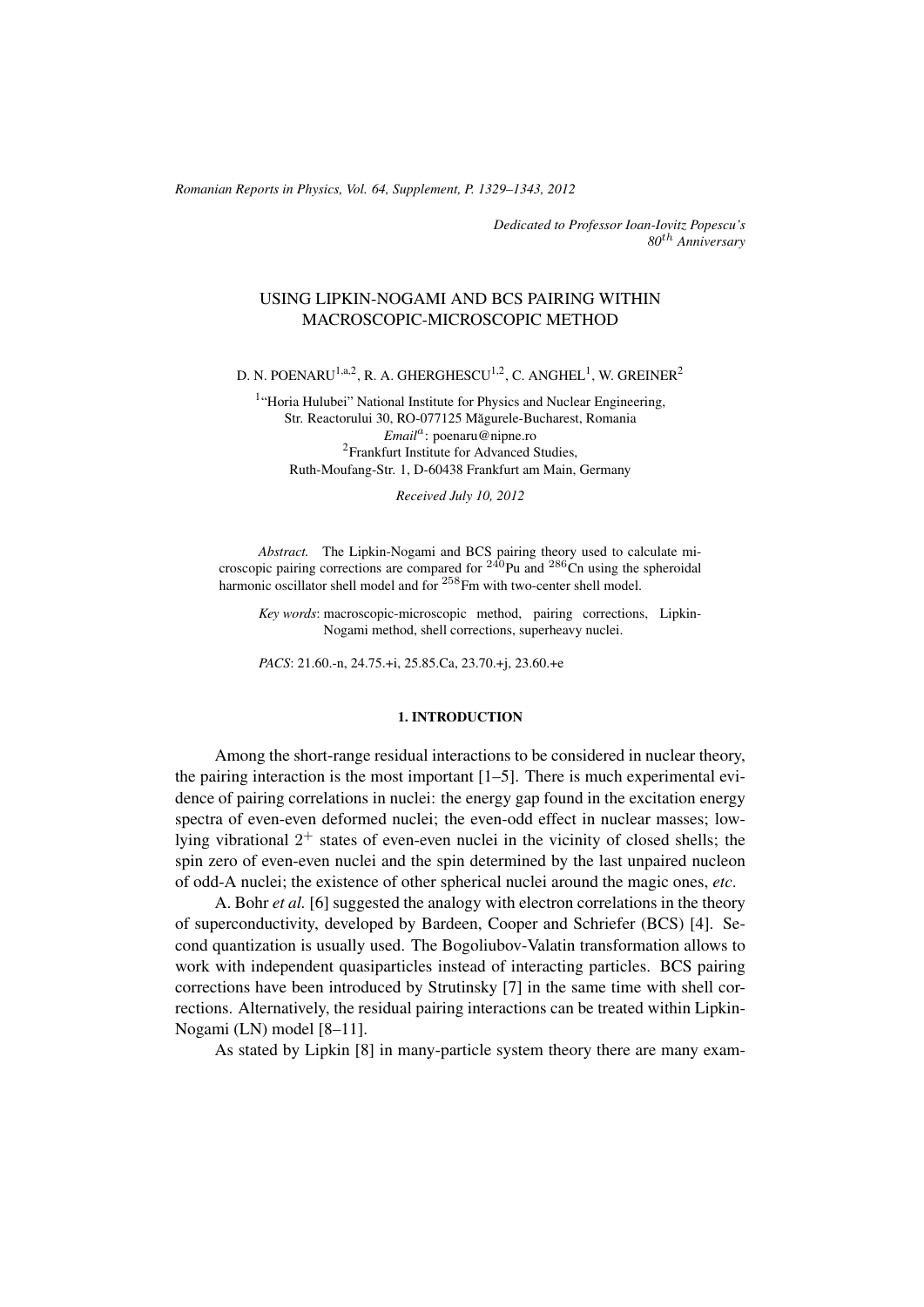1330 D. N. Poenaru *et al.* 2

ples where the used wave functions are disregarding the existence of some conservation laws, *e.g.* Nilsson wave functions are not eigenfunctions of the total angular momentum and BCS [4] wave functions used to treat superconductors and pairing in nuclei do not conserve the number of particles. The Bogoliubov-Valatin transformation is not commutable with the nucleon-number operator [9] hence the wave function does not correspond to a system with a definite number of nucleons. Nevertheless, such wave functions have been used with great success to predict or explain experimental results. In the approach used by Lipkin to overcome this difficulty the independent particle wave function are not considered to be the true wave functions but "model wave functions" not including the effects of correlations. This effect on the energy eigenvalues may be eliminated by using a model Hamiltonian instead of the original Hamiltonian. Lipkin, Nogami and co-workers [8, 9, 12] proposed to minimize the expectation value of the model Hamiltonian

$$
\hat{\mathcal{H}} = \hat{H} - \lambda_1 \hat{N} - \lambda_2 \hat{N}^2 \tag{1}
$$

by determining  $\lambda_1$  and  $\lambda_2$  using certain conditions. H is the pairing Hamiltonian and  $\hat{N}$  is the particle number operator. Minimization of the expectation value of  $\hat{H} - \lambda_1 \hat{N}$  leads to the usual BCS model, with  $\lambda_1$  determined from the particle number condition. Thus  $\lambda_1$  is a Lagrange multiplier but the particle number fluctuation constant  $\lambda_2$  is not.

There is also a practical reason for trying to find an alternative to BCS theory – the collapse happening whenever the spacing between single particle levels at the Fermi energy is too large (*e.g.* at magic numbers or for deformed actinide nuclei with neutron numbers 142 and 152 [11]): there may be a critical value of the pairing-force strength below which the BCS system of two nonlinear equations have no non-trivial solutions.

Following input quantities  $[10]$  are defined: pairing strength parameter  $G$ ; the smooth effective-interaction pairing-gap  $\Delta_G$  (not to be confused with the average pairing-gap  $\bar{\Delta}$  – directly compared to experimental pairing gap). Calculated quantities are: the pairing gap  $\Delta$ ; Fermi energy  $\lambda$ ; number-fluctuation constant  $\lambda_2$ ; occupation probabilities  $v_k^2$ , and shifted-particle energies  $\epsilon_k$ .

We have frequently used the macroscopic-microscopic method [13,14] to study heavy and superheavy nuclei [15–17], as well as the atomic clusters deposited on a surface [18–21] by employing up to now only BCS pairing corrections. In the present work we would like to compare the LN and BCS pairing corrections for two nuclei  $^{240}$ Pu and  $^{286}$ Cn using the spheroidal harmonic oscillator shell model and for  $^{258}$ Fm with two-center shell model [22] at symmetry. Before illustrating the results we shall briefly present the spheroidal harmonic oscillator, the Strutinsky shell correction method, the BCS and LN pairing models.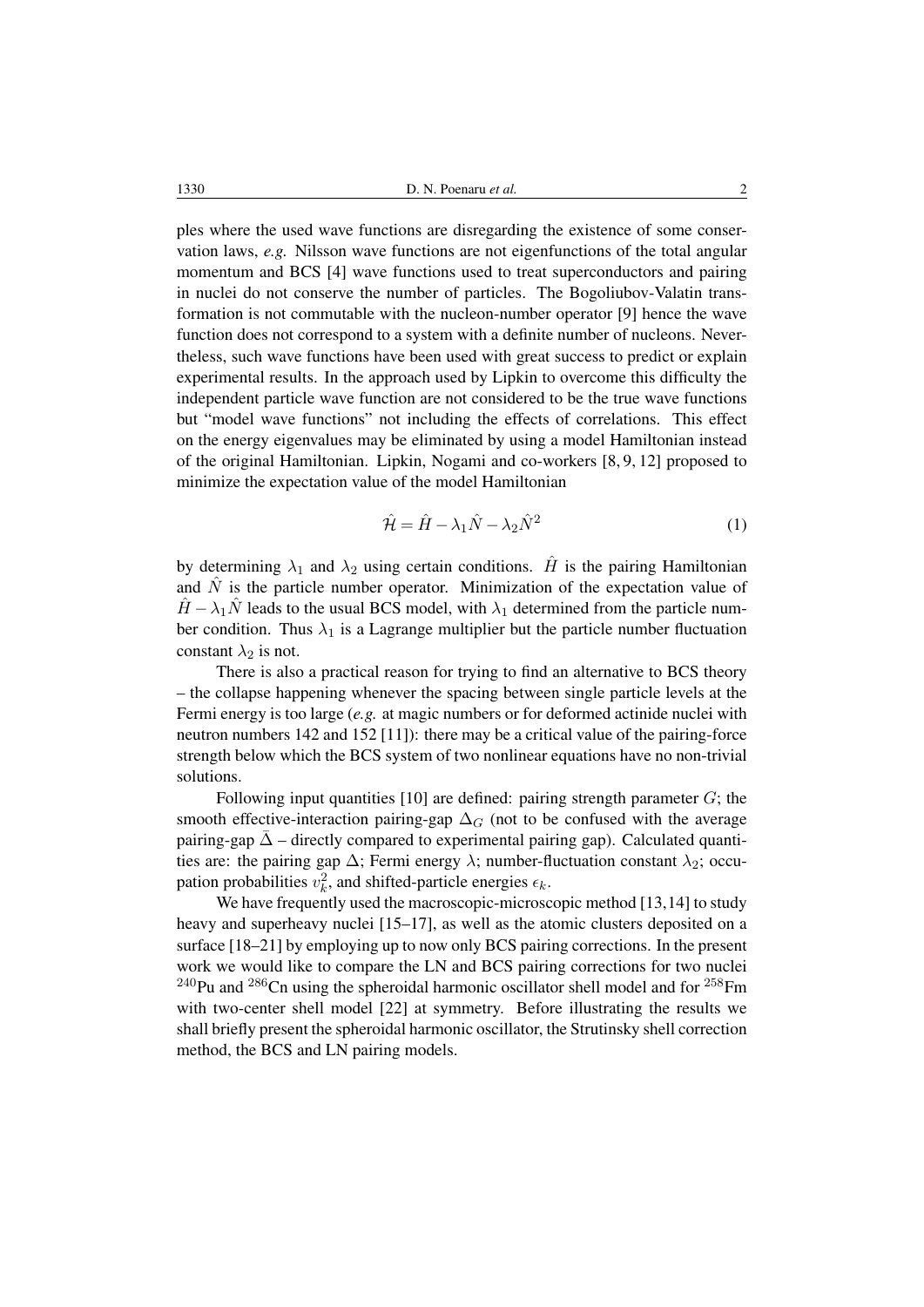#### 2. SPHEROIDAL HARMONIC OSCILLATOR ENERGY LEVELS

The spheroidal harmonic oscillator has been used in various branches of Physics. The famous single-particle Nilsson model is very successful in Nuclear Physics. Its variants [23, 24] are of particular interest for atomic clusters [25].

### 2.1. NILSSON PARAMETRIZATION FOR A SPHEROIDAL NUCLEUS

For spheroidal shapes, generated by a potential with cylindrical symmetry

$$
V = \frac{MR_0^2}{2}(\omega_{\perp}^2 \rho^2 + \omega_z^2 z^2)
$$
 (2)

S. G. Nilsson [26] introduced the deformation  $\varepsilon$  by expressing the two deformation dependent frequencies by

$$
\omega_{\perp} = \omega_0(\varepsilon) \left( 1 + \frac{\varepsilon}{3} \right) \qquad \omega_z = \omega_0(\varepsilon) \left( 1 - \frac{2\varepsilon}{3} \right). \tag{3}
$$

The volume conservation,  $\omega_{\perp}^2 \omega_z = (\omega_0^0)^3$  allows to determine the dependence of  $\omega_0(\varepsilon)$ :

$$
(\omega_0)^3 \left(1 + \frac{\varepsilon}{3}\right) \left(1 - \frac{2\varepsilon}{3}\right) = (\omega_0^0)^3 \; ; \; \omega_0 = \frac{\omega_0^0}{\left[1 - \varepsilon^2 \left(\frac{1}{3} + \frac{2\varepsilon}{27}\right)\right]^{1/3}},\tag{4}
$$

where for a nucleus with mass number A one takes  $\hbar \omega_0^0 = 41 A^{1/3}$  MeV and  $\hbar^2 / M =$  $41.5 \text{ MeV} \cdot \text{fm}^2$ .

The shape of a spheroid with semiaxes  $a, c$  (*c* is the semiaxis along the symmetry) expressed in units of the spherical radius  $R_0 = r_0 A^{1/3}$  may be determined by a single deformation coordinate which can be the quadrupolar deformation [26]  $\varepsilon = 3(c-a)/(2c+a)$ . The eigenvalues [27] in units of  $\hbar \omega_0^0$  are given by

$$
\epsilon_i = [N + 3/2 + \varepsilon (n_\perp - 2N/3)][1 - \varepsilon^2 (1/3 + 2\varepsilon/27)]^{-1/3}
$$
 (5)

in which the quantum numbers  $n_{\perp}$  and  $n_z$  are nonnegative integers. Their summation gives the main quantum number  $N = n_{\perp} + n_z$ . We have

$$
E = \hbar\omega_z(n_z + 1/2) + \hbar\omega_\perp(n_\perp + 1). \tag{6}
$$

A large degeneracy occurs when  $\omega_{\perp}/\omega_z = n_c/n_a$ , hence  $\varepsilon = 3(n_c - n_a)/(n_a + 2n_c)$ . For example, at  $n_c = n_a$  we get  $\varepsilon = 0$  (sphere), with magic numbers 2, 8, 20, 40, 70, 112, 168, 240, 330, ... At  $n_c = 2$ ,  $n_a = 1$  one has  $\varepsilon = 0.6$  and the magic numbers are 2, 4, 10, 16, 28, 40, 60, 80, 110, 140, 182, 224, 280, 336, ... At  $n_c = 1$ ,  $n_a = 2$ (oblate shape  $\varepsilon = -0.75$ ) the magic numbers are 2, 6, 14, 26, 44, 68, 100, 140, 190, ... These magic numbers are changed if we include a spin-orbit interaction into the Hamiltonian. In units of  $\hbar \omega_0^0$  one has a linear variation of the energy levels in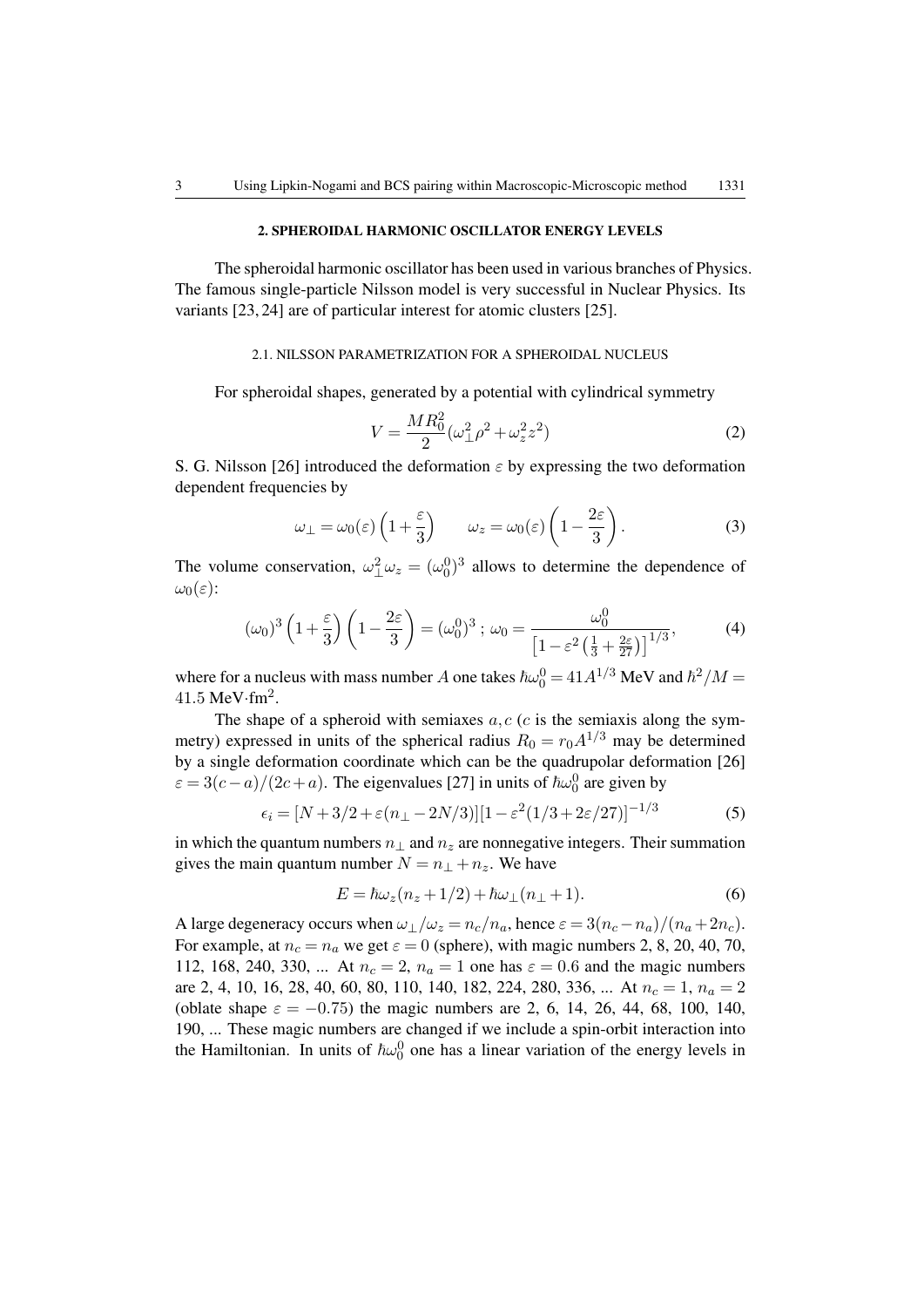function of deformation  $\varepsilon$ . Due to the Pauli principle, each energy level  $\epsilon_i$ , with quantum numbers  $n_{\perp}$  and N, can accommodate  $g = 2n_{\perp} + 2$  nucleons. One has a number of  $(N+1)(N+2)$  nucleons in a completely occupied shell characterized by the main quantum number N, and the total number of states for the lowest  $N + 1$ shells is  $\sum_{N=0}^{N} (N+1)(N+2) = (N+1)(N+2)(N+3)/3$  leading to the magic numbers mentioned above for a spherical shape,  $\varepsilon = 0$  in the absence of the spin-orbit coupling (see Fig. 1).

In a system of cylindrical coordinates ( $\rho, \varphi, z$ ) the wave function [28, 29] can be written as a product of the eigenfunctions

$$
\psi_{n_r}^m(\rho) = \frac{\sqrt{2}}{\alpha_\perp} N_{n_r}^m \eta^{\frac{|m|}{2}} e^{-\frac{\eta}{2}} L_{n_r}^{|m|}(\eta) = \frac{\sqrt{2}}{\alpha_\perp} \psi_{n_r}^m(\eta),\tag{7}
$$

$$
\psi_{n_z}(z) = \frac{1}{\sqrt{\alpha_z}} N_{n_z} e^{-\frac{\xi^2}{2}} H_{n_z}(\xi) = \frac{1}{\sqrt{\alpha_z}} \psi_{n_z}(\xi),\tag{8}
$$

$$
\Phi_m(\varphi) = \frac{1}{\sqrt{2\pi}} e^{im\varphi},\tag{9}
$$

where  $L_{n_r}^{|m|}$  are the associated (or generalized) Laguerre polynomials and  $H_{n_z}$  are the Hermite polynomials. The variables  $\eta$  and  $\xi$  are defined by  $\eta = \rho^2/\alpha_\perp^2$ ,  $\xi = z/\alpha_z$ , where  $\alpha_{\perp} = \sqrt{\hbar / M \omega_{\perp}} \approx A^{1/6} \sqrt{\omega_0^0 / \omega_{\perp}}$ ,  $\alpha_z = \sqrt{\hbar / M \omega_z} \approx A^{1/6} \sqrt{\omega_0^0 / \omega_z}$ . The normalization constants

$$
(N_{n_r}^m)^2 = \frac{n_r!}{(n_r + |m|)!} \; ; \; (N_{n_z})^2 = \frac{1}{\sqrt{\pi} 2^{n_z} n_z!} \tag{10}
$$

are obtained from the orthonormalization conditions.

With increasing prolate deformation,  $\varepsilon$ , an energy level with  $n_{\perp} = 0$  will decrease in energy

$$
\epsilon(n_{\perp} = 0) = \left(n + \frac{3}{2} - \varepsilon \frac{2n}{3}\right) \left[1 - \varepsilon^2 \left(\frac{1}{3} + \frac{2\varepsilon}{27}\right)\right]^{-1/3} \tag{11}
$$

and the level with  $n_{\perp} = n$  will increase in energy

$$
\epsilon(n_{\perp} = n) = \left(n + \frac{3}{2} + \varepsilon \frac{n}{3}\right) \left[1 - \varepsilon^2 \left(\frac{1}{3} + \frac{2\varepsilon}{27}\right)\right]^{-1/3}.\tag{12}
$$

In this way, for a given prolate deformation and a maximum energy  $\epsilon_m$ , there are  $n_{min}$  closed shells and other levels for high-order shells up to  $n_{max}$ :

$$
n_{min} = \left\{ \epsilon_m \left[ 1 - \varepsilon^2 \left( \frac{1}{3} + \frac{2\varepsilon}{27} \right) \right]^{1/3} - \frac{3}{2} \right\} \frac{1}{1 + \varepsilon/3},\tag{13}
$$

$$
n_{max} = \left\{ \epsilon_m \left[ 1 - \varepsilon^2 \left( \frac{1}{3} + \frac{2\varepsilon}{27} \right) \right]^{1/3} - \frac{3}{2} \right\} \frac{1}{1 - 2\varepsilon/3}.
$$
 (14)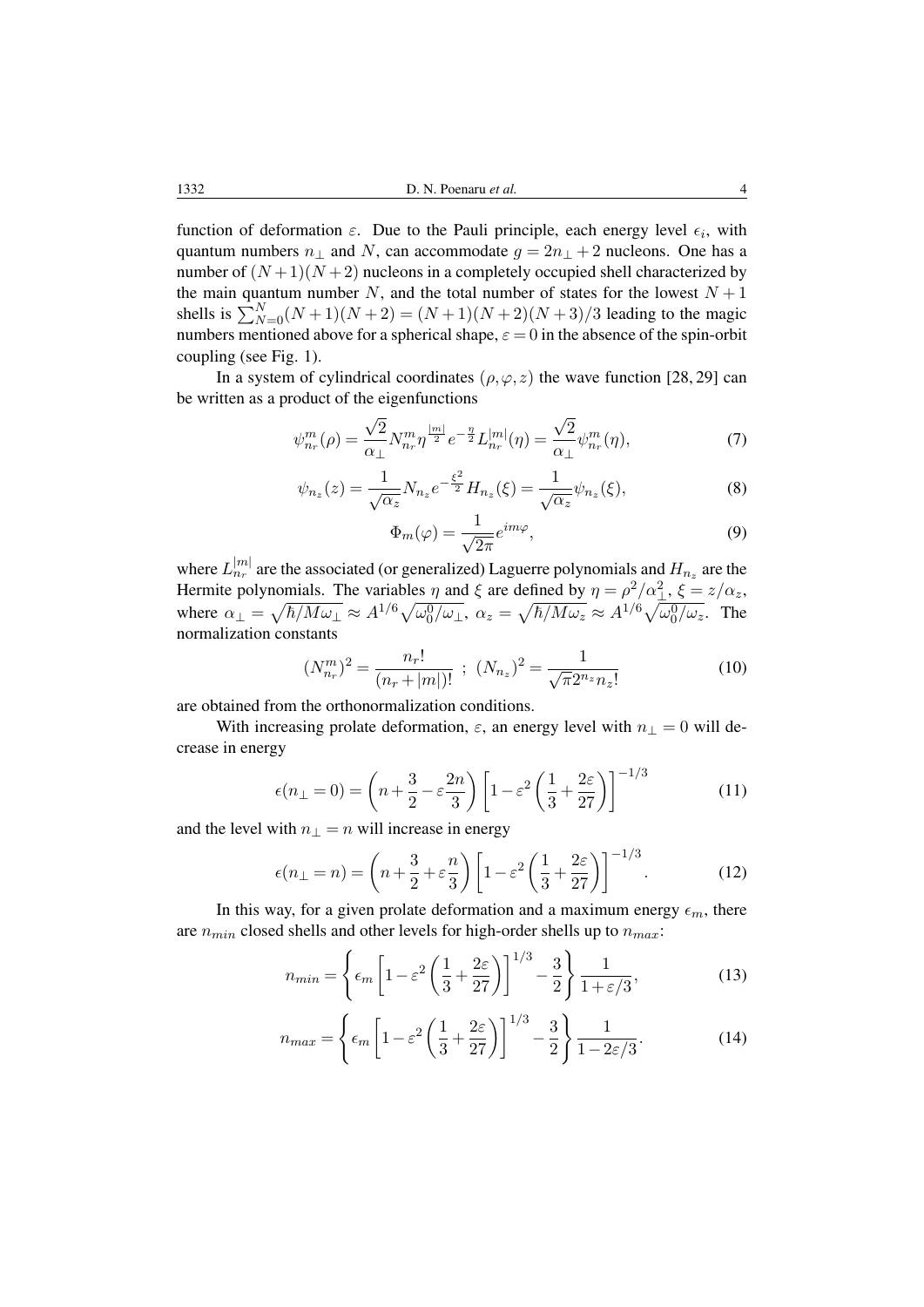In the corresponding computer program the levels are arranged in order of increasing energy and each level corresponds to  $n_+ + 1$  doubly degenerate states.

#### 2.2. CLEMENGER PARAMETRIZATION FOR A SPHEROIDAL ATOMIC CLUSTER

This time the dimensionless semiaxes of the spheroid are given by

$$
a = \left(\frac{2-\delta}{2+\delta}\right)^{1/3} \; ; \; c = \left(\frac{2+\delta}{2-\delta}\right)^{2/3} \; ; \; \frac{a}{c} = \frac{2-\delta}{2+\delta} = a^3 \; ; \; c = \frac{1}{a^2} \qquad (15)
$$

and the harmonic oscillator part of the potential [24] is given by

$$
V = \frac{M\omega_0^2 R_0^2}{2} \left[ \rho^2 \left( \frac{2+\delta}{2-\delta} \right)^{2/3} + z^2 \left( \frac{2-\delta}{2+\delta} \right)^{4/3} \right],
$$
 (16)

where  $\omega_0$  is a constant which for an atomic cluster may be estimated by the equation

$$
\hbar\omega_0(N) = \frac{49 \text{ eV bohr}^2}{r_s^2 N^{1/3}} \left[1 + \frac{t}{r_s N^{1/3}}\right]^{-2} = \frac{13.72 \text{ eV Å}^2}{r_s R_0} \left[1 + \frac{t}{r_s N^{1/3}}\right]^{-2} \tag{17}
$$

which is 3.0625 $N^{-1/3}$  for  $N \gg 0.046$  in case of Na clusters. Since we consider solely monovalent elements, N in this eq. is the number of atoms for the family of clusters  $M_N^{Z\pm}$ ,  $r_s$  is the Wigner-Seitz radius expressed in atomic units, and t denotes the electronic spillout for the neutral cluster. In units of  $\hbar\omega_0$  the eigenvalues are given by

$$
\epsilon = \frac{2}{(2-\delta)^{1/3}(2+\delta)^{2/3}} \left[ n + \frac{3}{2} + \delta \left( n_{\perp} - \frac{n}{2} + \frac{1}{4} \right) \right].
$$
 (18)

The low lying energy levels for the six shells (main quantum number  $n =$  $0,1,2,3,4,5$  can be seen in Fig. 1. Besides the important degeneracy at a spherical shape ( $\delta = 0$ ), one also have degeneracies at some superdeformed shapes, *e.g.* for prolate shapes at the ratio  $c/a = (2+\delta)/(2-\delta) = 2$  *i.e.*  $\delta = 2/3$ .

## 3. SHELL CORRECTIONS

We split each single-particle degenerate level so that we use double-degenerate states (spin up and spin down) at input of shell,  $\delta U$ , and pairing corrections,  $\delta P$ , arranged in order of increasing energy. The total shell correction for protons and neutrons is given by

$$
\delta U_p = \sum_{\nu=1}^n 2E_\nu - \tilde{U} \; ; \; \delta U_p + \delta U_n = \delta U \; ; \; \delta E = \delta U + \delta P. \tag{19}
$$

Calculations for neutrons are similar with those for protons, hence we shall consider only protons in the following. We have infinite-depth potential wells, hence the level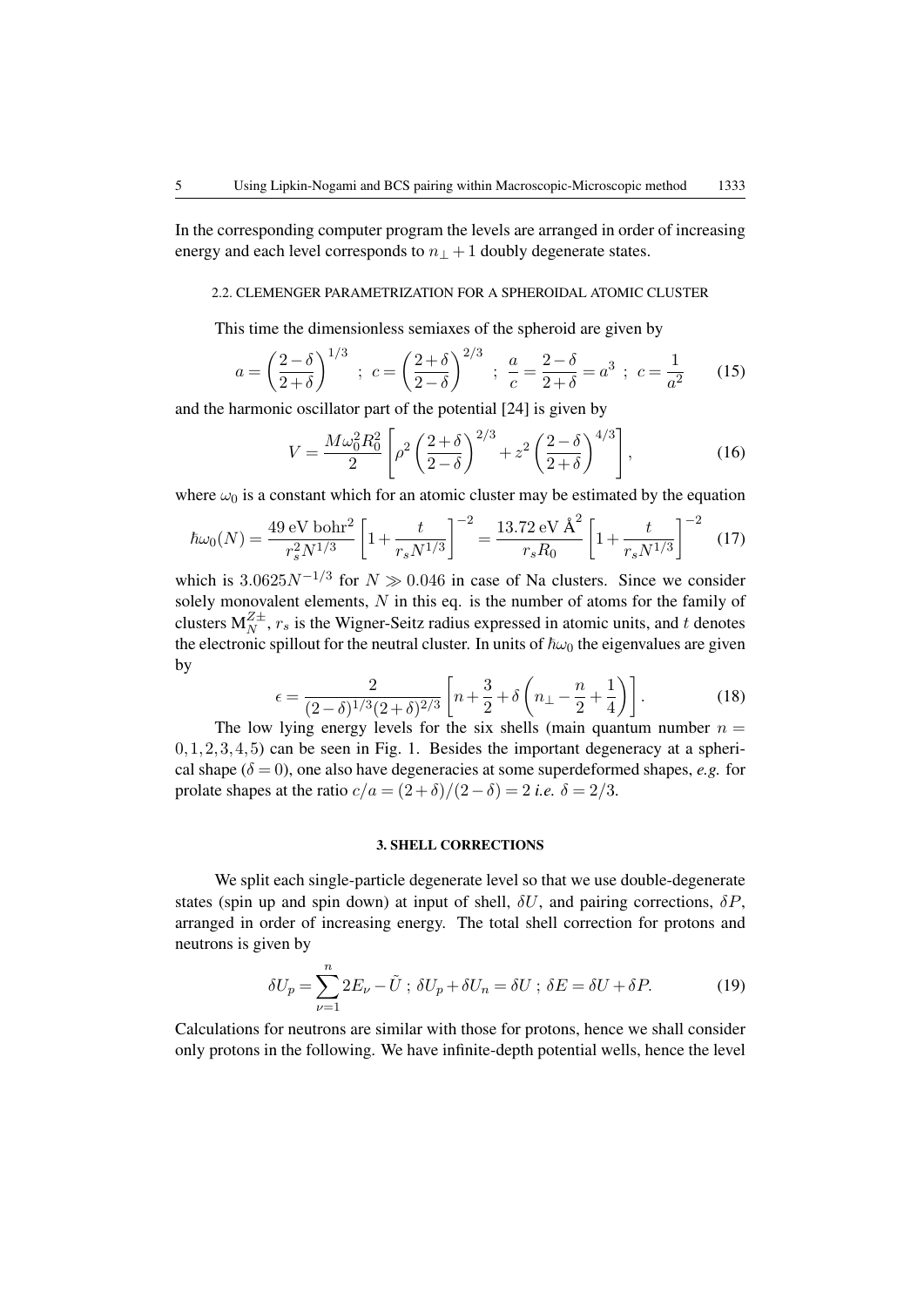

Fig. 1 – Harmonic oscillator energy levels in units of  $\hbar\omega_0$  *versus* deformation  $\delta$ . The quantum numbers  $n, n_{\perp}$  are given for each level at the right-hand side of the figure.  $\varepsilon = 6\delta/(6+\delta)$ .

spectrum  $\{\epsilon_i\}$  is discrete, and the level density g may be represented as a sum of delta functions. The smooth component  $g_0(\epsilon)$  describing the average behavior of the level distribution and the oscillating component  $\delta g(\epsilon)$  has a period of about  $\hbar \omega_0^0$ . The smoothed-level distribution density may be obtained by averaging the actual distribution over a finite energy interval  $\Gamma \simeq \hbar \omega_0^0$ 

$$
\tilde{g}(\epsilon) = \int_{-\infty}^{+\infty} \zeta \left( \frac{\epsilon - \epsilon'}{\gamma} \right) g(\epsilon') \, d\epsilon' = \frac{1}{\gamma} \sum_{i=1}^{\infty} \left( \frac{\epsilon - \epsilon'}{\gamma} \right),\tag{20}
$$

where  $\gamma = \Gamma/\hbar \omega_0^0$ .

At a given  $\gamma$ , all states producing a finite contribution to  $\tilde{g}$ , for  $\epsilon \leq \tilde{\lambda}$ , where  $\tilde{\lambda} = E_F / \hbar \omega_0^0$  represents the Fermi energy, must be included. The level density fluctuations of faraway occupied levels could affect the level density  $\tilde{g}$  and, consequently, the uniform level distribution energy  $\tilde{U}$ . This fact is of great importance for calculation of the shell correction obtained as a small difference of two large quantities.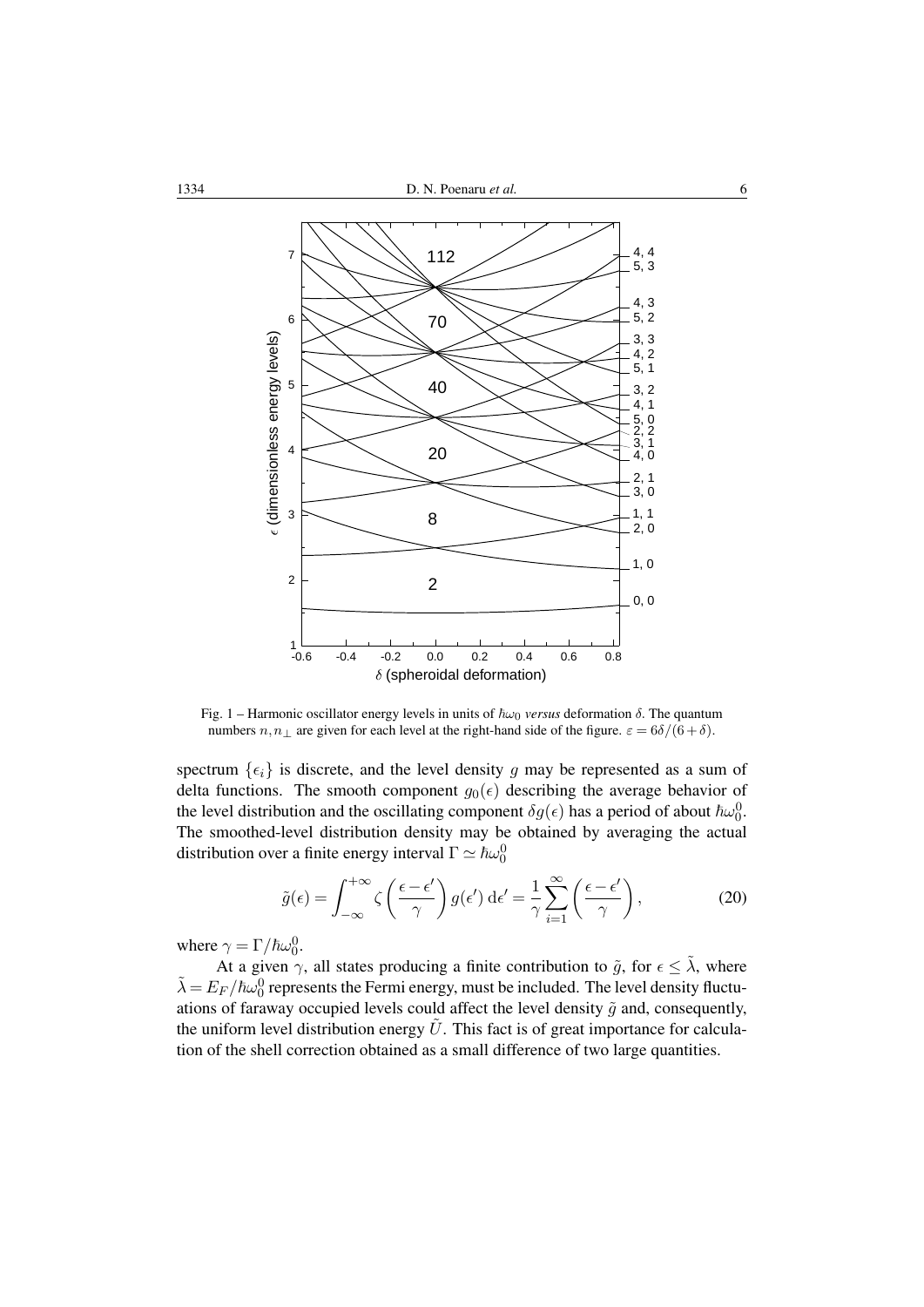In case of  $m = 3$ , frequently used in practice, the level density of the continuous level distribution is expressed as

$$
\tilde{g}(\epsilon) = \left\{ \sum_{i=1}^{n_m} [2.1875 + y_i(y_i(1.75 - y_i/6) - 4.375)]e^{-y_i} \right\} (1.77245385\gamma)^{-1}.
$$
 (21)

The summation is performed up to the level  $n_m$  fulfilling the condition  $|x_i| \geq 3$ .

The Fermi energy  $\lambda$  of a smoothed level distribution may be obtained from

$$
N_p = \sum_{i=1}^{\infty} \left[ 1 + \text{erf}(x_{iF}) + \frac{e^{-x_{iF}^2}}{\sqrt{\pi}} P_m(x_{iF}) \right],
$$
 (22)

where  $P_0 = 0$ ;  $P_1 = x_{iF}$ ;  $P_2 = -x_{iF}(0.5y_{iF} - 1.75)$ ;  $P_3 = x_{iF}[y_{iF}(y_{iF} - 8) +$ 14.25]/6;  $y_{iF} = x_{iF}^2 = (\tilde{\lambda} - \epsilon_i)^2 / \gamma^2$ .

This nonlinear equation, with  $\lambda$  as unknown, can be solved numerically by using an iteration scheme (Newton-Raphson), which refines an initial guess  $\tilde{\lambda}_0 =$  $(\epsilon_n + \epsilon_{n+1})/2$  with  $n = N_p/2$ . For levels far away from the Fermi energy, satisfying the relationship  $|x_{iF}| \ge 3$ , we can approximate  $N_p = \sum_i 1$ , if  $\epsilon < \tilde{\lambda}$  and  $N_p = 0$ , if  $\epsilon > \lambda$ .

If  $\tilde{g}_s$  is the density of states at Fermi energy,  $\tilde{\lambda}$ , obtained from the shell correction calculation  $\tilde{g}_s = dZ/d\epsilon$ , (which is expressed in number of levels per  $\hbar \omega_0^0$  spacing when the energy levels are expressed in units of  $\hbar \omega_0^0$  the level density is half of this quantity:

$$
\tilde{g}_n = \tilde{g}_s/2 = \frac{1}{2} \frac{\mathrm{d}Z}{\mathrm{d}\epsilon}.
$$
\n(23)

The total energy of the uniform level distribution,  $\tilde{U}$ , reproduces the average behavior of the total energy but not its local fluctuations. It can be obtained from the relationship

$$
\tilde{u} = \sum_{i=1} \left\{ \epsilon_i \left[ 1 + \text{erf}(x_{iF}) + \frac{e^{-x_{iF}^2}}{\sqrt{\pi}} P_m(x_{iF}) \right] + \frac{\gamma e^{-x_{iF}^2}}{\sqrt{\pi}} Q_m(x_{iF}) \right\},\qquad(24)
$$

where

$$
Q_m = 1 + \sum_{k=1}^{m} a_{2k} (H_{2k} + 4kH_{2k-2}) = -a_{2m} H_{2m}
$$
 (25)

and  $Q_0 = -1$ ;  $Q_1 = y_{iF} - 0.5$ ;  $Q_2 = y_{iF} (1.5 - 0.5y_{iF}) - 0.375$ ;  $Q_3 = \{y_{iF} [11.25 +$  $y_{iF}(y_{iF} - 7.5)$ ]  $- 1.875$ }/6.

# 4. BCS PAIRING CORRECTIONS

We consider, like in the preceding section, a set of doubly degenerate levels  $\{\epsilon_i\}$  expressed in units of  $\hbar\omega_0^0$ . In the absence of pairing field, the first  $Z/2$  levels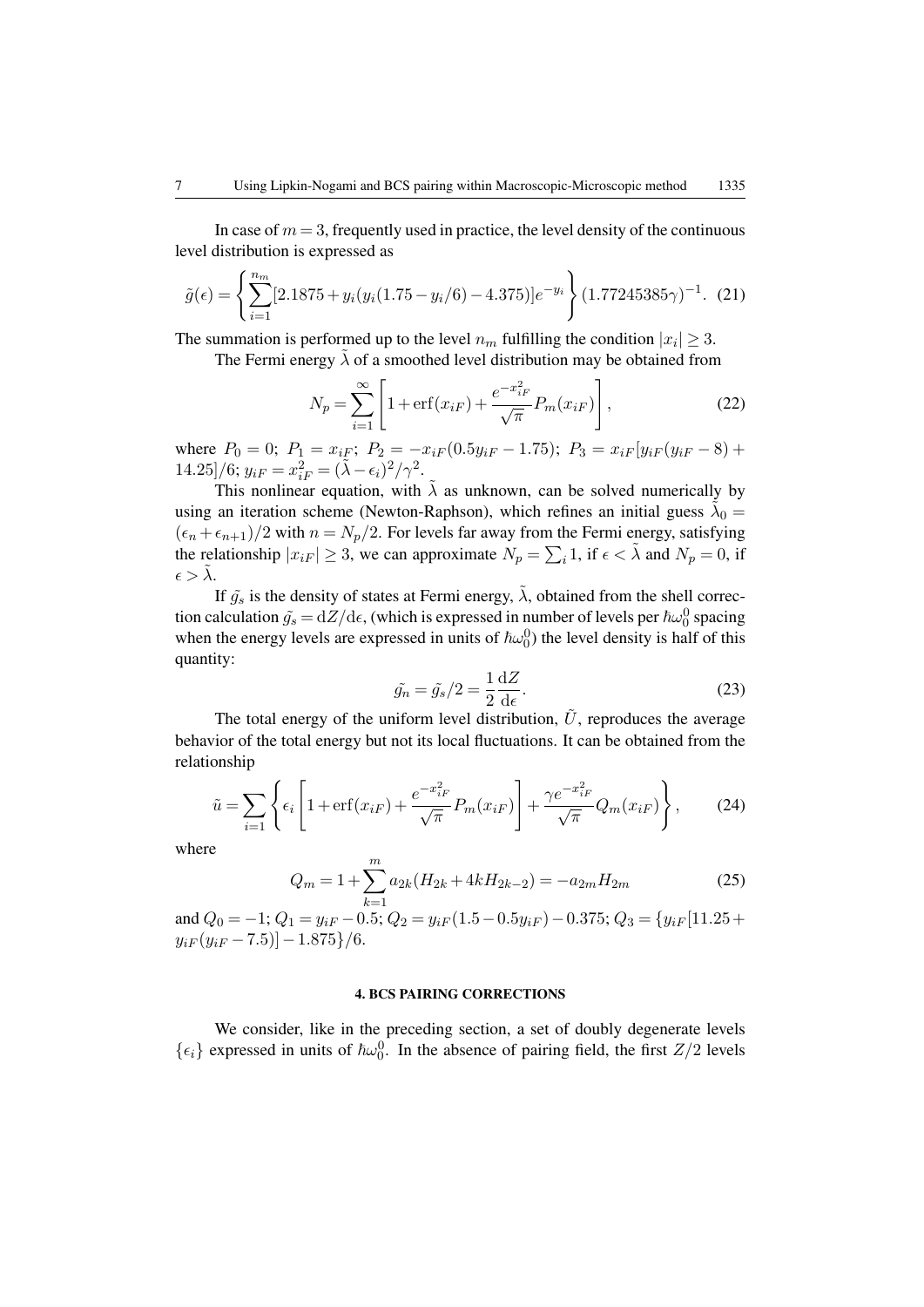1336 D. N. Poenaru *et al.* 8

are occupied, from a total number of  $n_t$  levels available. Only few levels below  $(n)$ and above  $(n')$  the Fermi energy are contributing to the pairing correlations. Usually  $n' = n$ . For proton levels the order of the Fermi level is  $Z/2$  and the order of the lowest level taken into account in pairing calculations is  $N_1 = Z/2 - n + 1$ . The order of the corresponding highest level is  $N_2 = Z/2 + n'$ . If  $\tilde{g}_s$  is the density of states at Fermi energy obtained from the shell correction calculation  $\tilde{g}_s = dZ/d\epsilon$ , expressed in number of levels per  $\hbar \omega_0^0$  spacing, the level density is half of this quantity:  $\tilde{g}_n = \tilde{g}_s/2$ .

We can choose as computing parameter, the cut-off energy (in units of  $\hbar \omega_0^0$ ),  $\Omega \simeq 1 \gg \tilde{\Delta}$ . Let us take the integer part of the following expression

$$
\Omega \tilde{g}_s / 2 = n = n'.\tag{26}
$$

When from calculation we get  $n > Z/2$  we shall take  $n = Z/2$  and similarly if  $n' >$  $n_t - Z/2$  we consider  $n' = n_t - Z/2$ .

The gap parameter  $\Delta = |G| \sum_{k} u_k v_k$  and the Fermi energy with pairing corellations  $\lambda$  (both in units of  $\hbar \omega_0^0$ ) are obtained as solutions of a nonlinear system of two BCS equations

$$
n'-n = \sum_{k=k_i}^{k_f} \frac{\epsilon_k - \lambda}{\sqrt{(\epsilon_k - \lambda)^2 + \Delta^2}},\tag{27}
$$

$$
\frac{2}{G} = \sum_{k=k_i}^{k_f} \frac{1}{\sqrt{(\epsilon_k - \lambda)^2 + \Delta^2}},\tag{28}
$$

where  $k_i = Z/2 - n + 1$ ;  $k_f = Z/2 + n'$ .

The pairing interaction  $G$  is calculated from a continuous distribution of levels

$$
\frac{2}{G} = \int_{\tilde{\lambda}-\Omega}^{\tilde{\lambda}+\Omega} \frac{\tilde{g}(\epsilon) d\epsilon}{\sqrt{(\epsilon-\tilde{\lambda})^2 + \tilde{\Delta}^2}},
$$
(29)

where  $\tilde{\lambda}$  is the Fermi energy deduced from the shell correction calculations and  $\tilde{\Delta}$ is the gap parameter, obtained from a fit to experimental data, usually taken as  $\tilde{\Delta} =$  $12/\sqrt{A}\hbar\omega_0^0$ .

Real positive solutions of BCS equations are allowed if

 $\mathbf{L}$ 

$$
\frac{G}{2} \sum_{k} \frac{1}{|\epsilon_k - \lambda|} > 1,\tag{30}
$$

*i.e.* for a pairing force (*G*-parameter) large enough at a given distribution of levels. The system can be solved numerically by Newton-Raphson method refining an initial guess

$$
\lambda_0 = (n_s \epsilon_d + n_d \epsilon_s) / (n_s + n_d) + G(n_s - n_d) / 2,
$$
  
\n
$$
\Delta_0^2 = n_s n_d G^2 - (\epsilon_d - \epsilon_s) / 4,
$$
\n(31)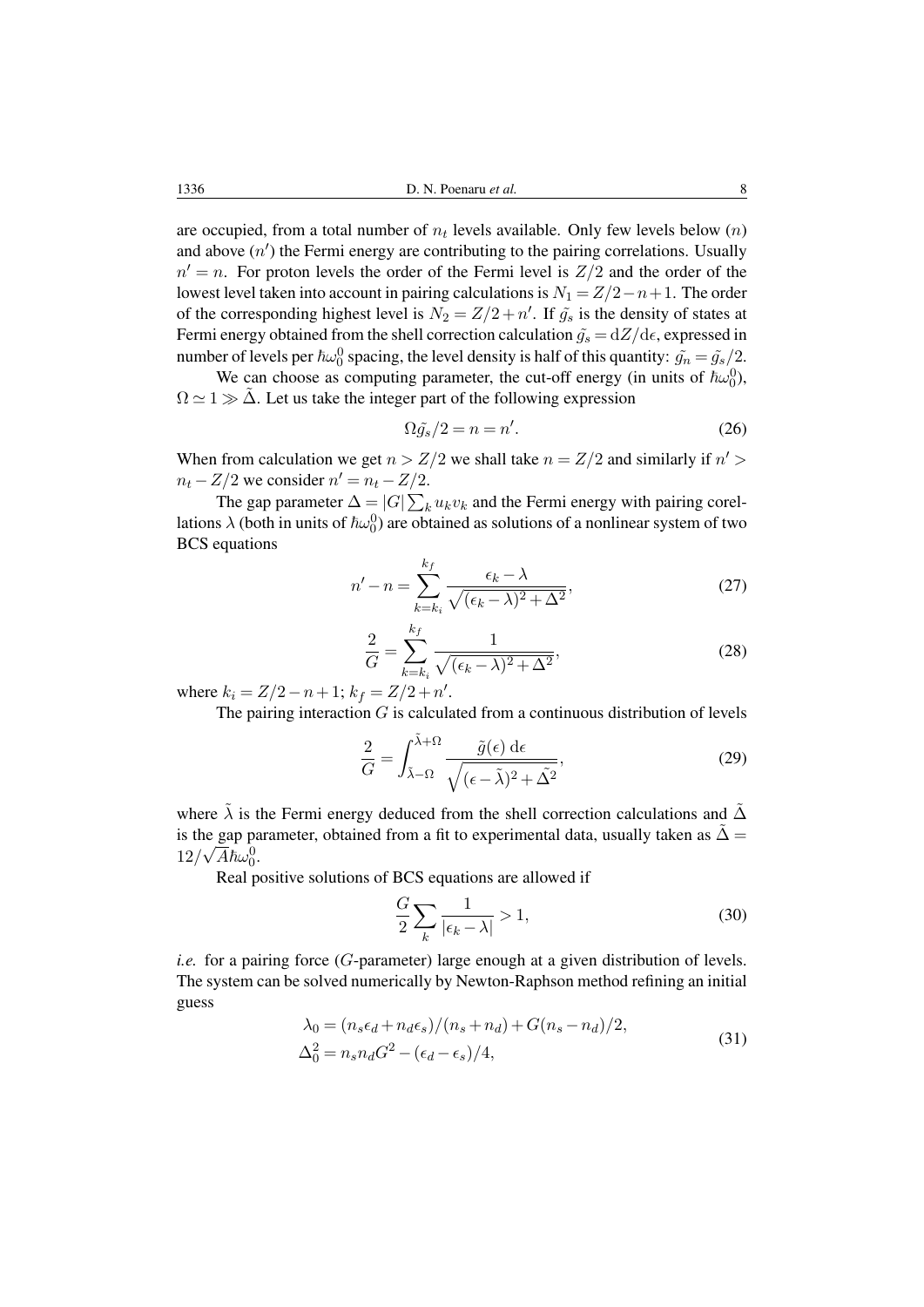where  $\epsilon_s$ ,  $n_s$  are the energy and degeneracy of the last occupied level and  $\epsilon_d$ ,  $n_d$  are the same quantities for the next level. Solutions around magic numbers, when  $\Delta \rightarrow 0$ , have been derived by Kumar *et al.* [30].

As a consequence of the pairing correlation, the levels situated below the Fermi energy are only partially filled, while those above the Fermi energy are partially empty; there is a given probability for each level to be occupied by a quasiparticle

$$
v_k^2 = \frac{1}{2} \left[ 1 - \frac{\epsilon_k - \lambda}{\sqrt{(\epsilon_k - \lambda)^2 + \Delta^2}} \right]
$$
 (32)

or a hole

$$
u_k^2 = 1 - v_k^2. \tag{33}
$$

Only the levels in the near vicinity of the Fermi energy (in a range of the order of  $\Delta$ around it) are influenced by the pairing correlations. For this reason, it is sufficient for the value of the cut-off parameter to exceed a given limit  $\Omega \gg \tilde{\Delta}$ , the value in itself having no significance.

At a given deformation, the pairing correction to the deformation energy is calculated by using the relationship  $\delta p = p - \tilde{p}$ , representing the difference between the pairing correlation energies for the discrete level distribution

$$
p = \sum_{k=k_i}^{k_f} 2v_k^2 \epsilon_k - 2\sum_{k=k_i}^{Z/2} \epsilon_k - \frac{\Delta^2}{G}
$$
 (34)

and for the continuous level distribution

$$
\tilde{p} = -(\tilde{g}\tilde{\Delta}^2)/2 = -(\tilde{g}_s\tilde{\Delta}^2)/4.
$$
\n(35)

A term  $G(\sum_{k_i}^{k_f} v_k^4 - \sum_{k_i}^{Z/2} 1)$  is supposed to be negligibly small. Compared to shell correction, the pairing correction is out of phase and smaller.

#### 5. LIPKIN-NOGAMI PAIRING CORRECTIONS

In the following we shall follow the Ref. [10] for even-even nuclei. The effective interaction pairing gap *expression*,  $\Delta_G$ , is different from the *model* average pairing gap,  $\bar{\Delta}$ , which may be compared with experimental odd-even mass differences. Instead of conventional  $\Delta_G = 12/\sqrt{A}$ , we use

$$
\Delta_{Gn} = \frac{3.3B_s}{N^{1/3}} \; ; \quad \Delta_{Gp} = \frac{3.3B_s}{Z^{1/3}} \tag{36}
$$

with the deformation-dependent surface term  $B_s = 1$ , as for spherical nuclei.

From Strutinsky shell corrections the average level density of doubly degene-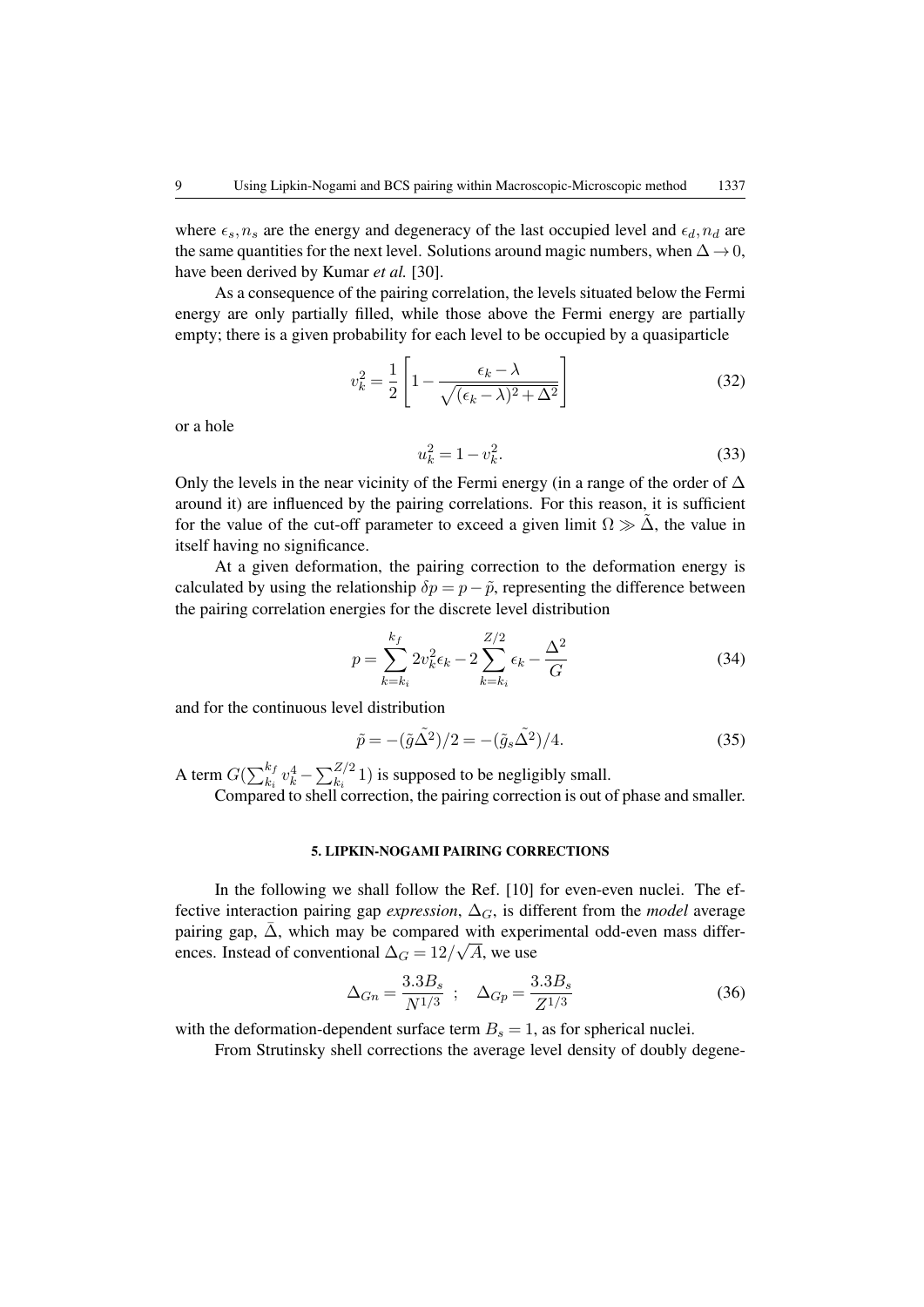rate levels at Fermi energy  $\tilde{\lambda}$  is given by eq. (23) or with notations from [10]

$$
\tilde{\rho} = \frac{1}{2}\tilde{g}(\tilde{\lambda}),\tag{37}
$$

where  $\tilde{q}$  is the smooth level density in Strutinsky's shell correction method and  $\lambda$ is the Fermi energy of the smoothed single-particle energy. In the LN case the shifted single-particle energies  $\epsilon_k$  are assumed to be equally spaced; they are related to single-particle energies  $e_k$  by

$$
\epsilon_k = e_k + (4\lambda_2 - G)v_k^2 \ , \ k = N_1, N_1 + 1, ..., N_2. \tag{38}
$$

Since  $v_k^2 \simeq 1$  far below Fermi surface and  $v_k^2 \simeq 0$  far above, the corresponding singleparticle energy distribution is approximately uniform far above and far below the Fermi surface but spread apart by the amount  $4\lambda_2 - G$  close to the Fermi surface. The increased stability associated with gs configurations is due to the low level densities near Fermi surface.



Fig. 2 – Some quantities of BCS (left) and Lipkin-Nogami (right) pairing calculations for  $^{240}$ Pu using the energy levels of spheroidal harmonic oscillator.  $\rho_{mp}$  and  $\rho_{mn}$  are the densities of states at Fermi energy, eq. (37) for protons and neutrons.  $E_{pmp}$  and  $E_{pmn}$  are  $\tilde{p} \times \hbar \omega_0^0$  for protons and neutrons. The solutions of BCS and Lipkin-Nogami set of equations are Fermi energies  $E_{Fp}$  and  $E_{Fn}$ , the gaps  $\Delta_p$  and  $\Delta_n$ , and  $\lambda_{2p}$  and  $\lambda_{2n}$ .

The dependence of pairing strength, G, on the effective interaction pairing gap,  $\Delta_G$ , is obtained by assuming a constant level density for the average nucleus in the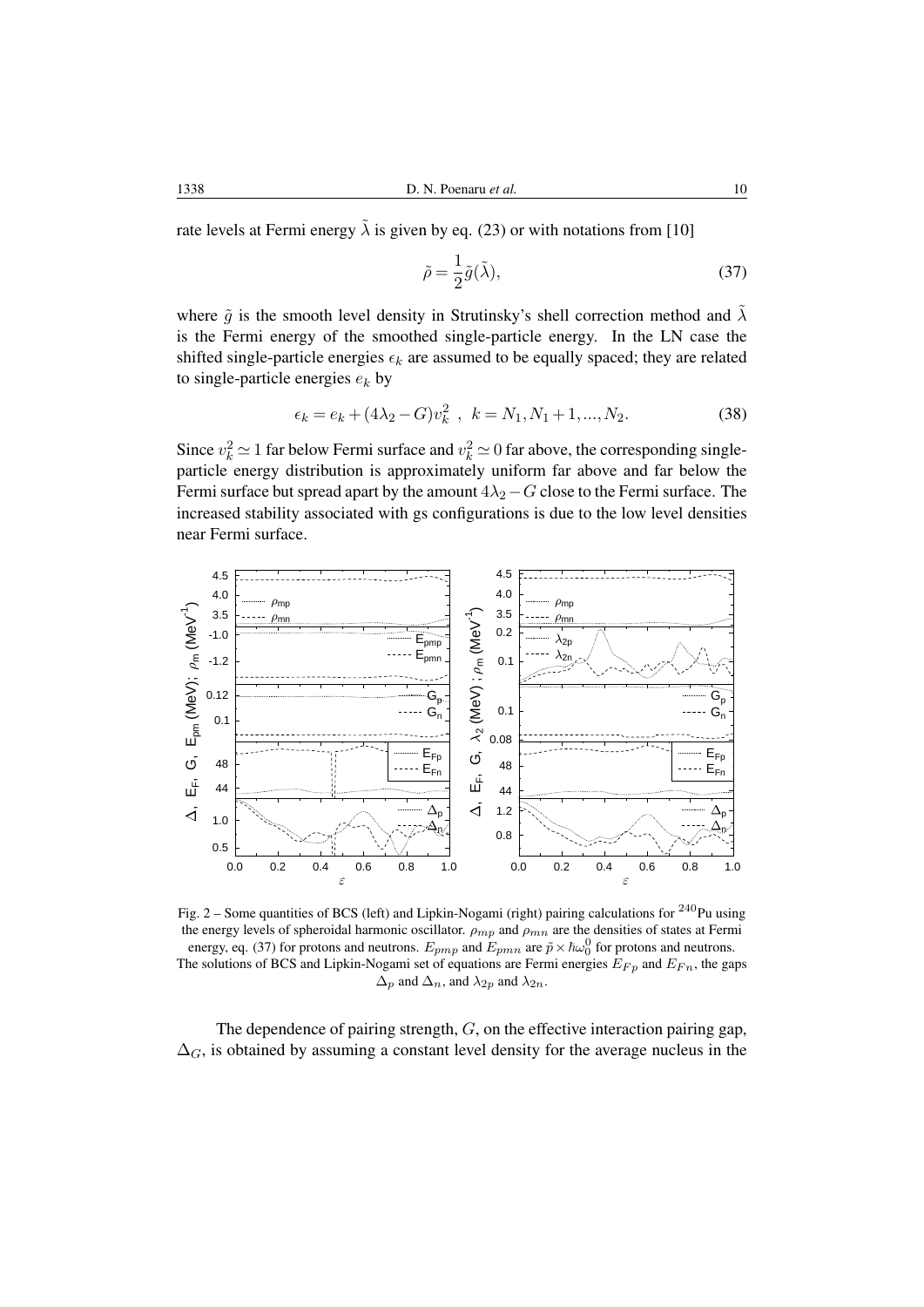vicinity of Fermi surface. In this way we may replace the sums by integrals:

$$
\frac{1}{G} = \frac{\tilde{\rho}}{2} \int_{y_1}^{y_2} \frac{dx}{\sqrt{x^2 + \Delta_G^2}} = \frac{\tilde{\rho}}{2} \left[ \ln \left( \sqrt{y_2^2 + \Delta_G^2} + y_2 \right) - \ln \left( \sqrt{y_1^2 + \Delta_G^2} + y_1 \right) \right], \tag{39}
$$

where

$$
y_1 = \frac{-Z/2 + N_1 - 1}{\tilde{\rho}} = \frac{-n}{\tilde{\rho}} \; ; \; y_2 = \frac{-Z/2 + N_2}{\tilde{\rho}} = \frac{n'}{\tilde{\rho}}.
$$
 (40)

Pairing gap,  $\Delta$ , Fermi energy,  $\lambda$ , number fluctuation constant,  $\lambda_2$ , occupation probability,  $v_k^2$ , shifted single-particle energies,  $\epsilon_k$ , are determined by solving a system of  $2(N_2 - N_1) + 5 = 2(n + n') - 2 + 5 = 2(n + n') + 3$  coupled nonlinear equations

$$
N_{tot} = Z = 2\sum_{N1}^{N2} v_k^2 + 2(N_1 - 1),
$$
\n(41)

$$
\frac{2}{G} = \sum_{N1}^{N2} \frac{1}{\sqrt{(\epsilon_k - \lambda)^2 + \Delta^2}},
$$
\n(42)

$$
v_k^2 = \frac{1}{2} \left[ 1 - \frac{\epsilon_k - \lambda}{\sqrt{(\epsilon_k - \lambda)^2 + \Delta^2}} \right], \quad k = N_1, N_1 + 1, ..., N_2,
$$
 (43)

$$
u_k^2 = 1 - v_k^2 \, , \, k = N_1, N_1 + 1, \dots, N_2,\tag{44}
$$

$$
\epsilon_k = e_k + (4\lambda_2 - G)v_k^2 \, , \, k = N_1, N_1 + 1, ..., N_2,\tag{45}
$$

$$
\lambda_2 = \frac{G}{4} \left[ \frac{\left(\sum_{N1}^{N2} u_k^3 v_k\right) \left(\sum_{N1}^{N2} u_k v_k^3\right) - \sum_{N1}^{N2} u_k^4 v_k^4}{\left(\sum_{N1}^{N2} u_k^2 v_k^2\right)^2 - \sum_{N1}^{N2} u_k^4 v_k^4} \right].
$$
 (46)

This set of equations can be solved numerically by using the steepest descent method with Jacobian determinant.

The quasi-particle energy of the odd nucleon in an odd-A nucleus

$$
E_k = \sqrt{(\epsilon_k - \lambda)^2 + \Delta^2} + \lambda_2, \quad k = N_1, N_1 + 1, \dots, N_2.
$$
 (47)

In the LN model the quantity  $\Delta + \lambda_2$  is identified with odd-even mass differences.

For even-even nuclei the pairing correlation energy plus quasi-particle energy is

$$
E_{pc} = \sum_{N1}^{N2} 2v_k^2 e_k - \frac{\Delta^2}{G} - \frac{G}{2} \sum_{N1}^{N2} 2v_k^4 - 4\lambda_2 \sum_{N1}^{N2} u_k^2 v_k^2.
$$
 (48)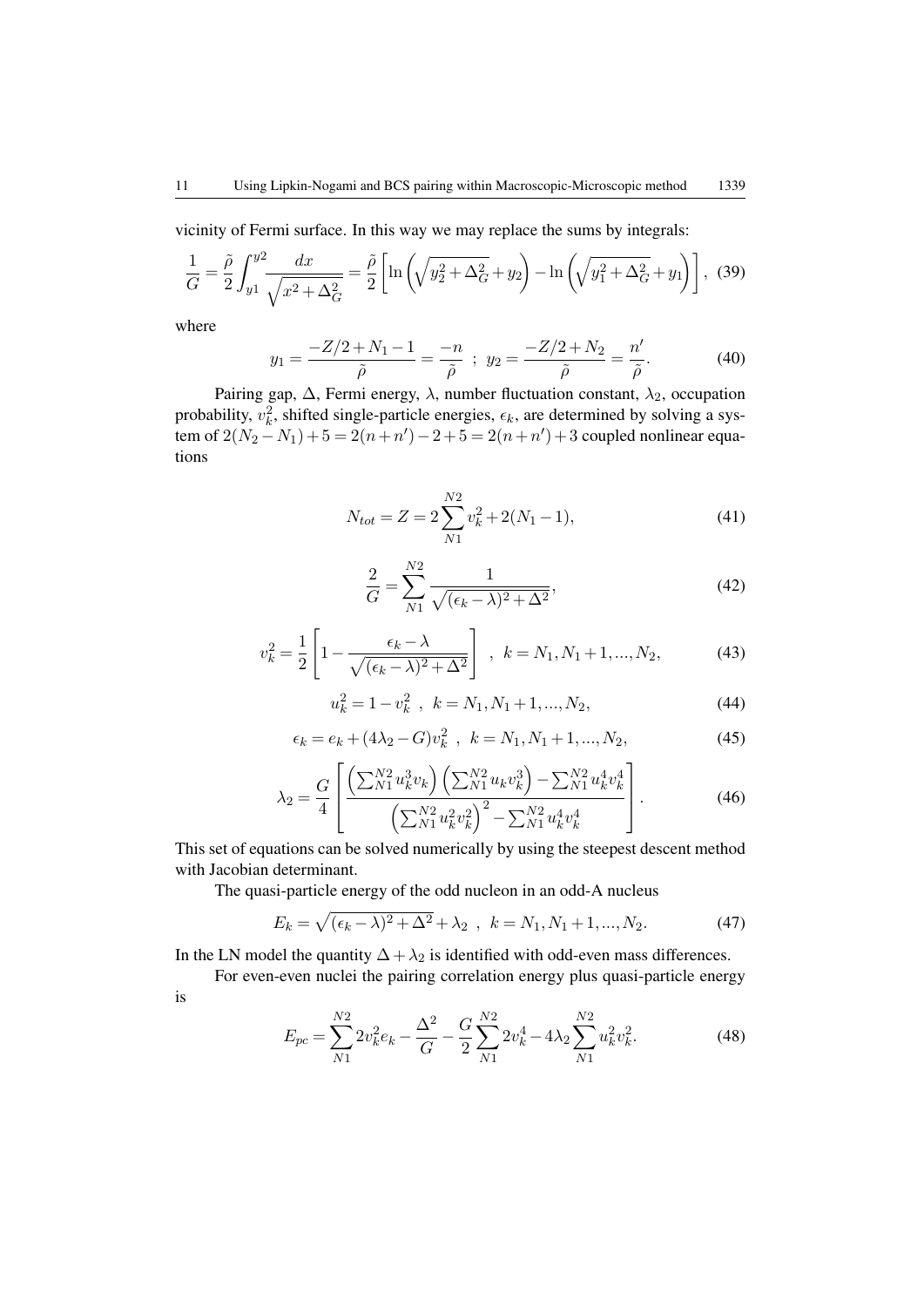For the average pairing correlation energy plus quasi-particle energy of an even-even nucleus we have

$$
\tilde{E}_{pc} = \frac{\tilde{\rho}}{2} \left[ (y_2 - G) \left( y_2 - \sqrt{y_2^2 + \Delta_G^2} \right) + (y_1 - G) \left( y_1 + \sqrt{y_1^2 + \Delta_G^2} \right) \right] + \frac{(G - 4\tilde{\lambda}_2)\tilde{\rho}\Delta_G}{4} \left[ \arctan\left( \frac{y_2}{\Delta_G} \right) - \arctan\left( \frac{y_1}{\Delta_G} \right) \right],
$$
\n(49)

where

$$
\tilde{\lambda}_2 = \left(\frac{A-C}{B-C}\right) \tag{50}
$$

with

$$
A = \left(\frac{\tilde{\rho}\Delta_G}{4}\right)^2 \left\{ \left(\frac{2}{G\tilde{\rho}}\right)^2 - \left[\ln\left(\frac{\sqrt{y_2^2 + \Delta_G^2}}{\sqrt{y_1^2 + \Delta_G^2}}\right)\right]^2 \right\},\tag{51}
$$

$$
B = \left(\frac{\tilde{\rho}\Delta_G}{4}\right)^2 \left[\arctan\left(\frac{y_2}{\Delta_G}\right) - \arctan\left(\frac{y_1}{\Delta_G}\right)\right]^2, \tag{52}
$$

$$
C = \frac{\tilde{\rho}\Delta_G}{32} \left[ \Delta_G \left( \frac{y_2}{y_2^2 + \Delta_G^2} - \frac{y_1}{y_1^2 + \Delta_G^2} \right) + \arctan\left( \frac{y_2}{\Delta_G} \right) - \arctan\left( \frac{y_1}{\Delta_G} \right) \right], \quad (53)
$$

Pairing correction

$$
\delta P = E_{pc} - \tilde{E}_{pc}.\tag{54}
$$

As in BCS model, compared to shell correction, the pairing correction is out of phase and smaller.

## 6. RESULTS

We give in Fig. 2 some quantities of BCS (left) and Lipkin-Nogami (right) pairing calculations for <sup>240</sup>Pu using the energy levels of spheroidal harmonic oscillator. In this case  $\Delta_{G_p} = 0.72578$  MeV and  $\Delta_{G_n} = 0.62670$ . For neutron energy levels at  $\varepsilon = 0.460$  the BCS pair collapses which is seen in Fig. 2 as discontinuities for trivial solutions  $\Delta_n = E_{Fn} = 0$  MeV. A remarkable fact is the absence of such a collapse for LN theory.

The famous double-hump variation of the total shell plus pairing correction energy  $\delta E = \delta U + \delta P$  is shown in Fig. 3 for <sup>240</sup>Pu. The smoothing effect of pairing is evident. The total correction energy  $\delta E$  in case of LN is slightly shifted to larger values compared to BCS.

In a similar way behaves  $\delta E$  of the superheavy nucleus <sup>286</sup>Cn shown in Fig. 4. This time there is a relatively large range of values of deformation  $\varepsilon = (0, 0.130)$ for BCS and (0,0.120) for LN where both kinds of pairing corrections for proton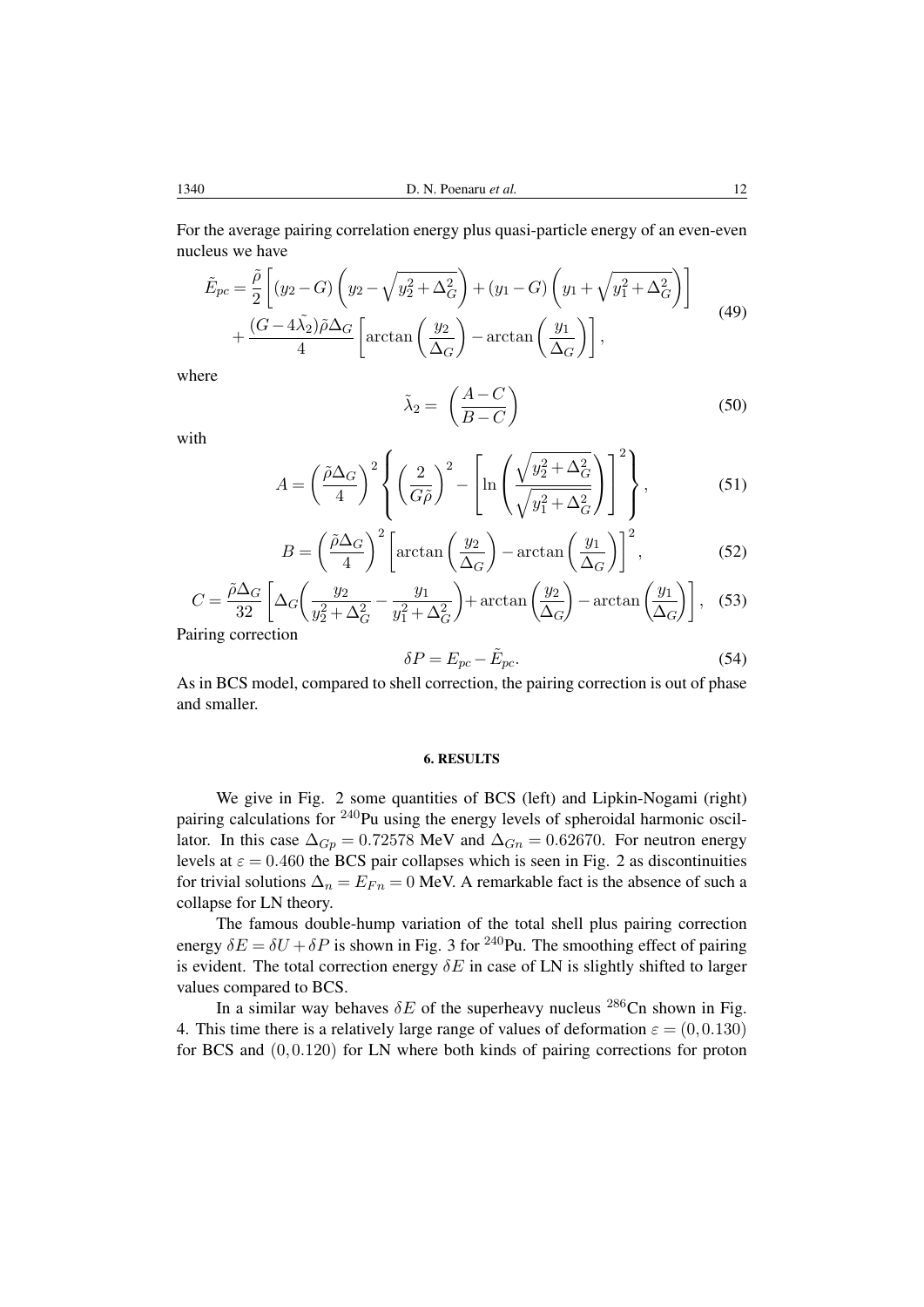

Fig. 3 – Microscopic pairing corrections (top) and shell plus pairing corrections (bottom) for  $^{240}$ Pu using harmonic oscillator energy levels. BCS (left) and LN (right) calculations.



Fig.  $4 -$  Microscopic pairing corrections (top) and shell plus pairing corrections (bottom) for  $^{286}$ Cn using harmonic oscillator energy levels. BCS (left) and LN (right) calculations.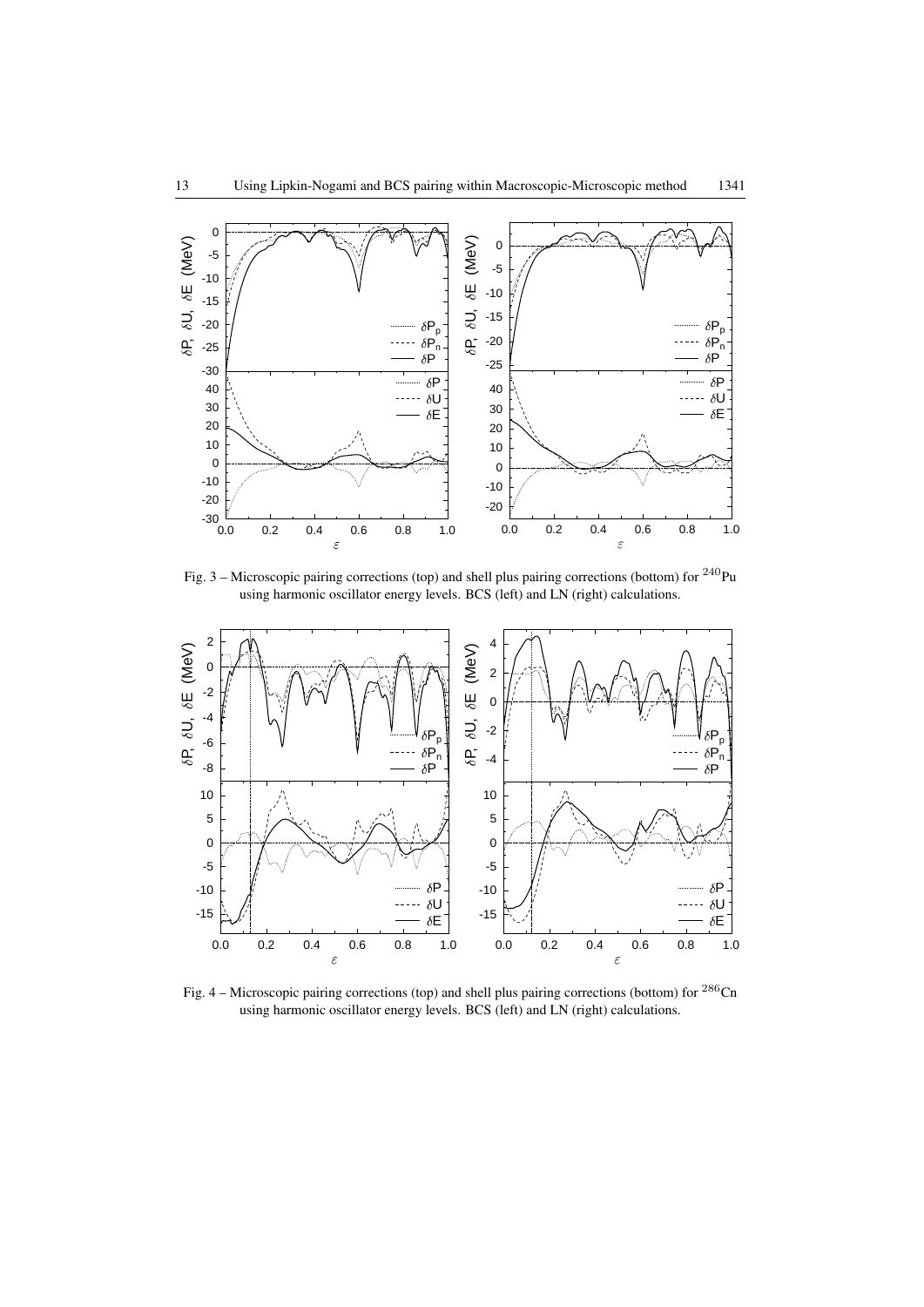

Fig. 5 – Microscopic pairing corrections (top) and shell plus pairing corrections (bottom) for <sup>258</sup>Fm at the mass asymmetry  $\eta = 0$ . The two center shell model energy levels are used.

energy levels are in collapse due to the proximity of a magic number of protons (near  $Z = 112$ ).  $\Delta_{Gp} = 0.68461$  MeV and  $\Delta_{Gp} = 0.59110$ .

As a last example we consider in Fig. 5 the microscopic pairing corrections and shell plus pairing corrections for <sup>258</sup>Fm at the mass asymmetry  $\eta = 0$  calculated by using the most advanced two-center shell model  $[22]$ .  $R_i$  is the initial value of the separation distance between fragment centers and  $R_t$  is the separation distance at the touching point. Now the high density of levels for which both kinds of pairing collapses occurs not far from the touching point configurations, where the identical fragments posses a magic number of protons  $Z_1 = Z_2 = 50$ . The range corresponds to  $x = (R - R_i)/(R_t - R_i) = (0.769, 1.0)$  for BCS and  $(0.800, 1.0)$  for LN.  $\Delta_{G_p}$ 0.71096 MeV and  $\Delta_{Gn} = 0.61042$ . Despite the almost simultaneous collapse of BCS and LN pairing, the net result of shell plus pairing corrections looks better for LN pairing theory in both Figs 5 and 3.

In conclusion the Lipkin-Nogami pairing theory offers some advantages compared to BCS from principial as well as practical point of view.

*Acknowledgements.* This work is partially supported by Deutsche Forschungsgemeinschaft Bonn and partially within the IDEI Programme under contracts 43/05.10.2011 and 42/05.10.2011 with UEFISCDI, Bucharest.